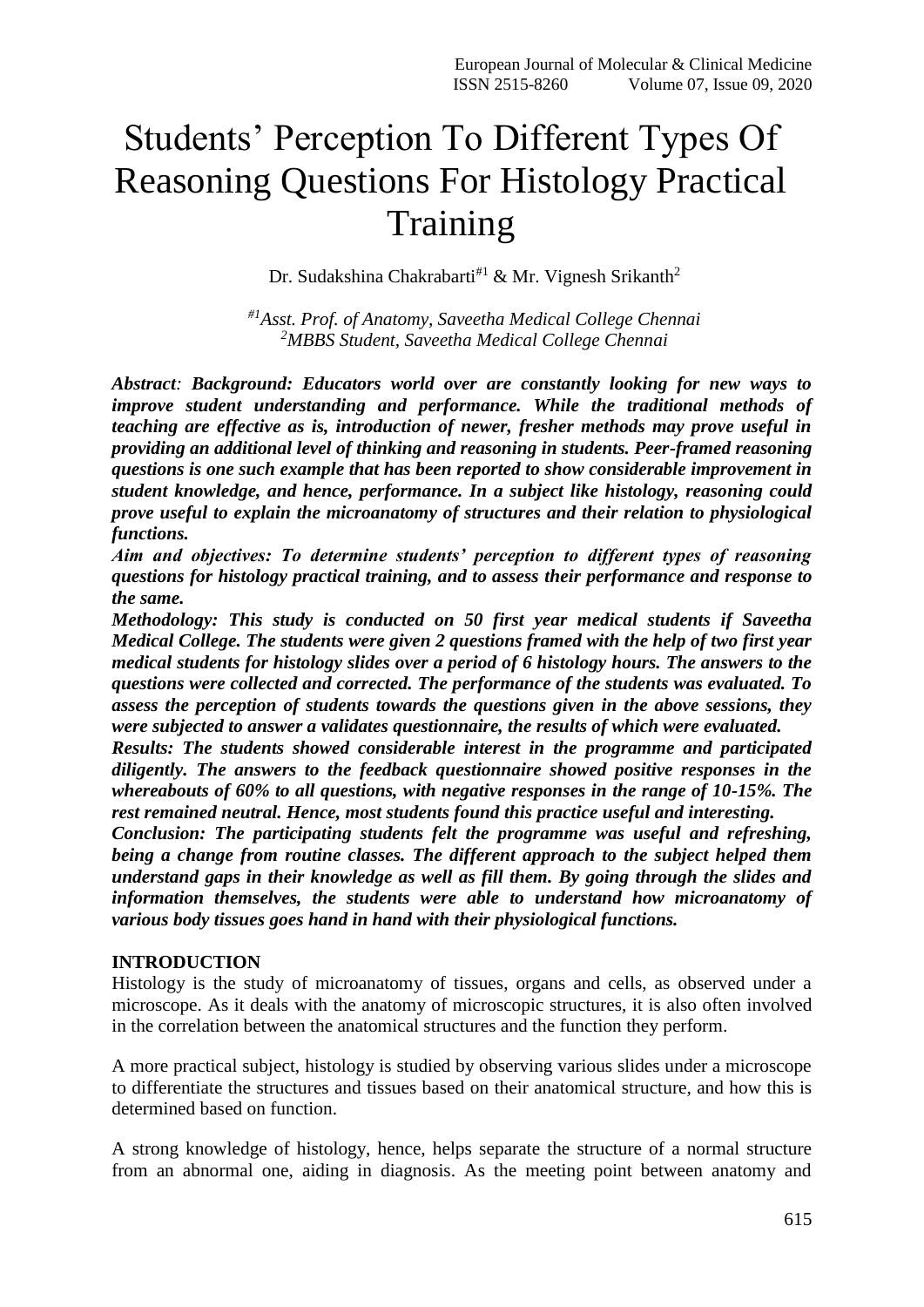physiology, it is also instrumental in understanding the functions of the numerous structures in the body.

Given its practical applications and those in diagnosis and research, the study of histology is of high importance for medical students. However, its vast field and sometimes confusing nature leads to it being considered more difficult to understand.

In this regard, the application of reasoning questions over fact-based questions has shown better approach to subjects. Student perception is that anatomy is endless memorisation, which leads them to approach the subject with the wrong attitude. Using understanding and explanation to make connections with the subject is more useful in the long run than just memorisation.i,

In other studies, no statistically significant difference was found between students employing reasoning and objective thinking into answering questions, and those using other methods. However, those using reasoning seemed to understand the topic better as well as enjoy it more.

As per the University of Chicago's teaching model, the subjects of histology and physiology were integrated to one course, in an attempt to improve the connection between the two subjects and clinical medicine. Surveys and tests were conducted to determine the outcome of this decision. It was found that students of the new curriculum were satisfied with it, and comparison of their attitudes with those of the old curriculum revealed several differences favouring the teaching of physiology in the new curriculum. The new curriculum students also outperformed the old curriculum students in four or five subdivisions of the knowledge tests conducted.

In most cases, teachers are reliant on presentations to aid their lectures. In such scenarios, students act as passive learners, with little opportunity to test their knowledge of the subject for any inaccuracies. Students attempted short answer type questions along with the same, but with the added requirement of justifying their answer. Resultant scores stated that the students performed much better in the questions where they were required to explain themselves than on the standard short answer questions.

The topics studied by medical students, and the method of study of the same was found to depend on its importance in examinations, and not its clinical significance. Student feedback showed a general positive attitude toward testing and assessments, but also laid emphasis on highlighting the relevance of examinations to clinical practice.

The introduction of student generated questions helps them feel more included in the subjects covered. It may also improve their knowledge and understanding of the subject. In two groups of midwifery students, it was found that those answering questions set by themselves and their peers showed a marked increase in performance over the group following traditional methods. However, the students also noted that although useful, question framing is unfamiliar, and hence, not very popular. Normalisation of this practice may see improvements in both student performance and interest in the subject.

From the above studies, the most common inference is that question framing by students is a fruitful exercise for everyone involved. Additionally, reasoning questions promote application of concepts over simple rote learning. Such a practice could prove useful in a subject like histology, where microanatomy is explained through functional physiology.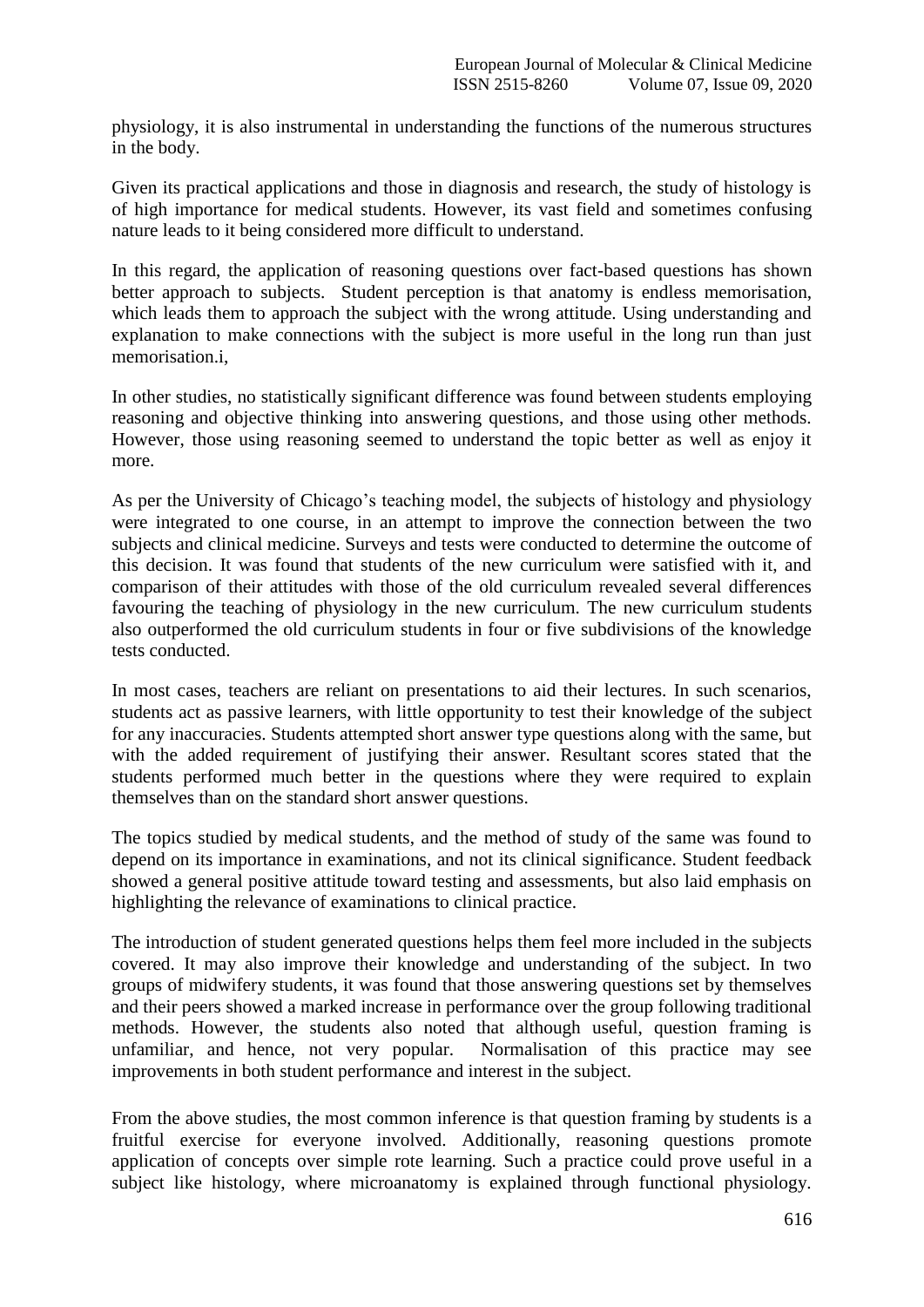Allowing for framing of questions by peers may also lead to questions from a different perspective, seeing the vast difference in experience between students and educators. This allaround system of reasoning-oriented questioning might lead to an easier transition from classroom learning to clinical practice.

# Aim

To determine the students' perception to different types of reasoning questions for histology practical training.

**Objectives** 

- I. To assess the performance of the students to peer made reasoning questions for histology practical class
- II. To evaluate and analyse the students' perception towards these questions for histology

#### Need for study

Application of peer made reasoning questions in histology may be beneficial to both, the student framing the questions and the student answering them. It is a slightly unconventional mode of study as it is not common practice everywhere. The results of this study, if definitive, may be used to introduce this concept in other fields as well.

#### **METHODS**

This study is conducted on 80 first year medical students of Saveetha Medical College. The students were given two questions framed with the help of two first year medical students for histology slides over 6 histology hours. The slides chosen for this included those of cerebrum, sympathetic ganglion, dorsal root ganglion, cerebellum, spinal cord and placenta. These questions were framed from a reasoning perspective rather than from a rote learning point of view to assess the performance of students in answering peer made questions that encouraged objective thinking on the students' part over only studying from the prescribed books and textbooks.

Additionally, the students framing the questions were encouraged to do so according to their curiosities about the slide being discussed and not refer to preexisting questions from any reference books. The students answering the questions were given ample time to view the slide and discuss its features with their peers before decidedly answering. They were also asked to reason for themselves the microanatomy of the tissues and relate it to the functions.

The answers to these questions were collected and corrected. The performance of the students was then evaluated and consolidated. Following this, they were made to answer a questionnaire to assess their perception towards the questions. The results of this were also evaluated and compiled, to form a meaningful report of how the student response was towards this reasoning oriented system of questioning and assessment.

In light of the circumstances involving the SARS-CoV-2 global pandemic, the questioning was done online making use of forms and video conferences. The slides were shown as pictures, with multiple, from different sources, being shown for each specimen to improve understanding of what was being shown and discussed.

#### **RESULTS**

The initial round of questioning included 12 questions in total, given to each student (2 per specimen). The feedback questionnaire that followed this was of 7 questions, each testing the usefulness of this exercise from the students' perspective.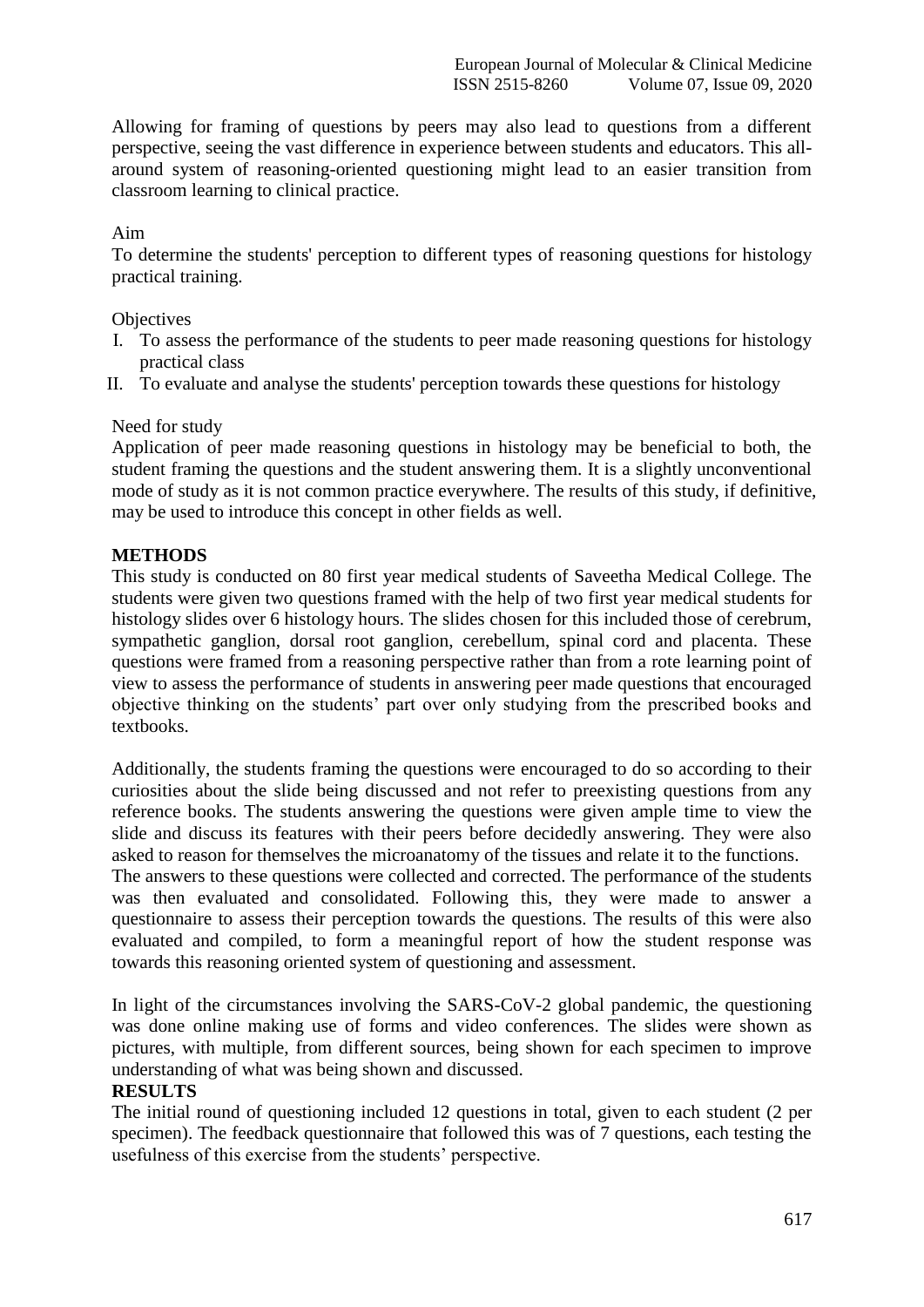It was found that the students who attempted the peer framed reasoning questions spent more time with each slide than those not included in the study. Additionally, they took repeated looks at both the slide, and the reference textbooks in an attempt to learn more about the specimen being discussed. The feedback questionnaire was of 7 questions, to assess the students' perception to the different types of reasoning questions in histology. The results of this are as follows;

| #              | <b>Question</b>                                                                                       | <b>Strong</b><br>ly<br>Agree<br>(%) | <b>Agree</b><br>(9/0) | <b>Neutr</b><br>al<br>(%) | <b>Disagr</b><br>ee<br>(%) | <b>Strongl</b><br>y<br><b>Disagre</b><br>e(%) |
|----------------|-------------------------------------------------------------------------------------------------------|-------------------------------------|-----------------------|---------------------------|----------------------------|-----------------------------------------------|
| $\mathbf{1}$   | The questions asked provoked<br>interest in the subject                                               | 35                                  | 36.2                  | 17.5                      | 7.5                        | 3.7                                           |
| $\overline{2}$ | The questions asked improved<br>understanding of the subject                                          | 31.3                                | 37.5                  | 21.3                      | 3.7                        | 6.3                                           |
| 3              | Reasoning questions were more<br>helpful than fact-based<br>questions in understanding<br>the subject | 30                                  | 33.8                  | 20                        | 10                         | 6.3                                           |
| 4              | The questions stimulated<br>thinking of logical responses,<br>more so than factual questions          | 26.3                                | 40                    | 23.7                      | 5                          | 5                                             |
| 5              | The questions helped in better<br>understanding of the displayed<br>slides                            | 30                                  | 28.7                  | 28.7                      | 8.8                        | 3.7                                           |
| 6              | The questions helped improve<br>performance in histology                                              | 26.3                                | 38.8                  | 22.5                      | 8.8                        | 3.7                                           |
| 7              | Reasoning questions may be<br>benefactory in future areas of<br>study as well                         | 28.7                                | 37.5                  | 25                        | 5                          | 3.7                                           |

From the table, it seems conclusive that in general, most students found the practice effective in the study of histology. For all questions asked, positive responses consistently attained a minimum of 60% of the total, with negative ones being in the approximate range of 10-15%. From this, we can infer that the students have an overall positive perception of the use of application-based questions in the field of histology.

1. The questions asked provoked interest in the subject

*(80 responses)*

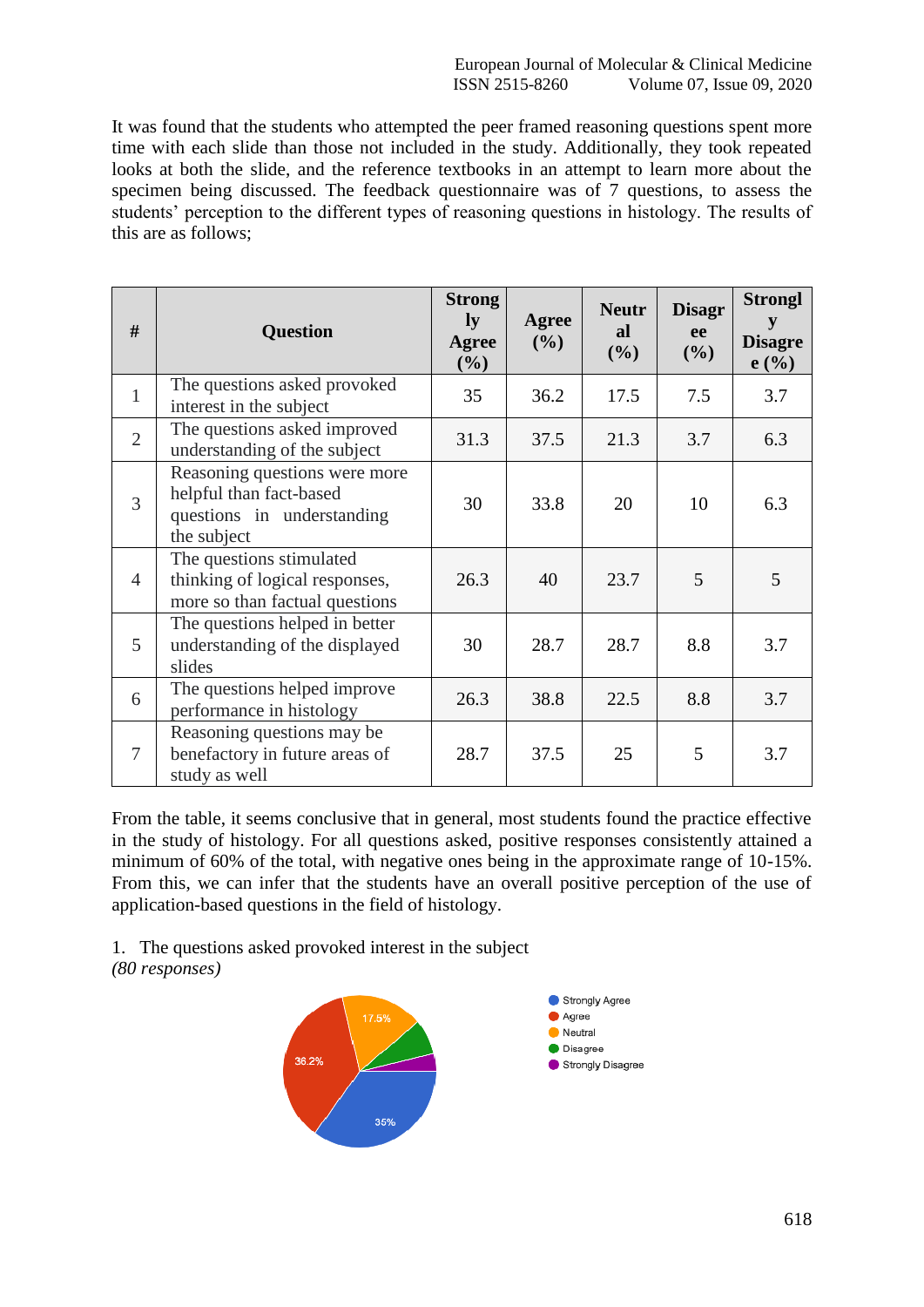2. The questions asked improved understanding of the subject *(80 responses)*



- 3. Reasoning questions were more helpful than fact based questions in understanding the subject
- *(80 responses)*



4. The questions stimulated thinking of logical responses, more so than factual questions *(80 responses)*



#### 5. The questions helped in better understanding of the displayed slides *(80 responses)*

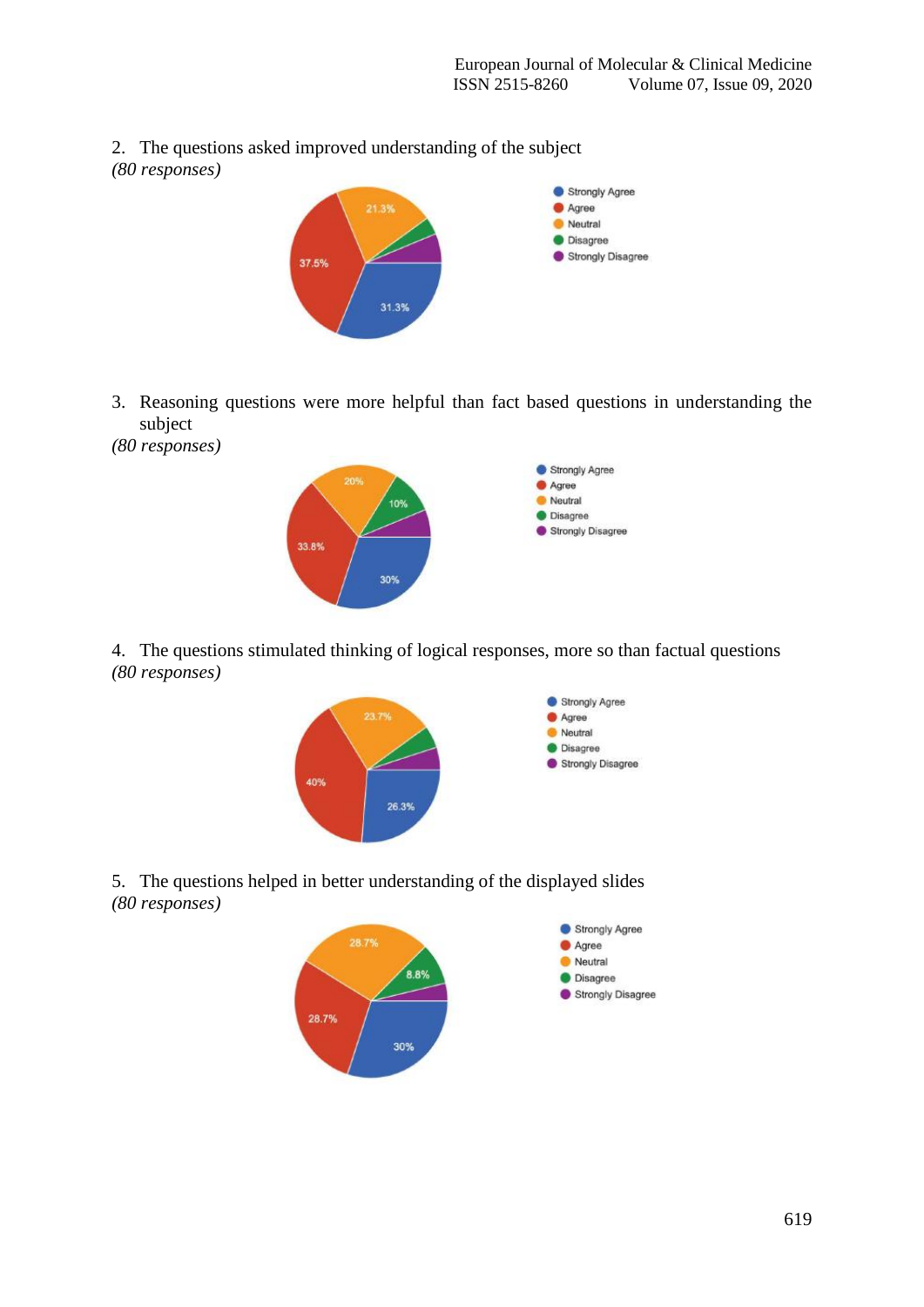6. The questions helped improve performance in histology *(80 responses)*



# 7. Reasoning questions may be benefactory in future areas of study as well *(80 responses)*



# **DISCUSSION**

The study showed that all students who took part, as those framing questions as well as those answering them expressed a greater interest in the subject of histology after being allowed to exercise their capacity to think objectively and express their thoughts on the structures showed.

It was also observed that allowing students to speak their thoughts opened up new angles for discussion not covered before. This may lead to an easier transition from classroom studies to clinical practice in medical students.

Those framing the questions seemed to take a deeper look into the subject in order to find different points of questioning for the same slide being shown. Subsequently, the students answering were required to look just as deep to answer these questions. This improves the practical knowledge of the students, which is especially useful in a key subject like histology. The practice of framing questions for their peers induced a sense of healthy competition in the students. They showed additional interest in looking for questions that were harder to answer, while the others took deeper looks at the slides in order to answer these questions. This competition promotes the students to work harder. Answering a particularly hard question or framing one that others find difficult motivates the students to work harder toward that particular goal.

In accordance to the Medical Council of India's Code of Medical Ethics and Regulations, 2002, Chapter 1.2,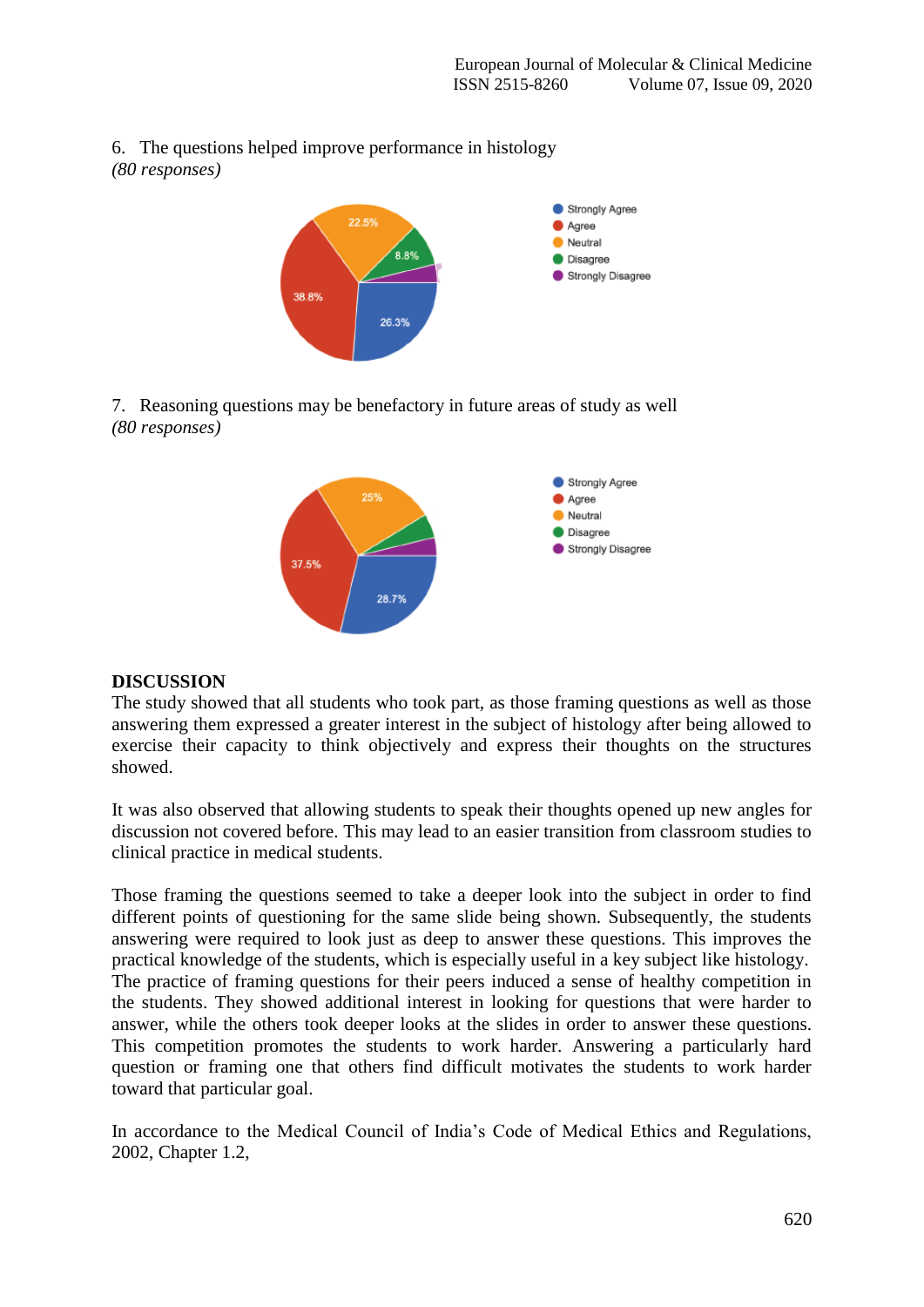"Physicians should try continuously to improve medical knowledge and skills and should make available to their patients and colleagues the benefits of their professional attainments." Applying this not only to physicians, but also to medical students may lead to an increase in the frequency of attempts to improve knowledge in the medical field later in the course of their career. Inculcating such practices in the early years of medical education can greatly impact the methods by which future physicians adapt to the rapid changes taking place in their respective fields. In an environment as dynamic as medicine, change is important, not only to benefit the patient, but also to improve a medical professional's efficiency. The ability to change with the field is an asset that will ensure continuous betterment of the practice and introducing the concept at the early stages of education will set a strong base to continue upon.

One such method to bring about a change in the current systemic practices of medical education is the introduction of peer framed reasoning questions. The primary difference between such student framed questions and traditional instructor framed ones is that in case of the former, students read through the topic at hand, and decide for themselves what is important, rather than have the instructor do it for them. This clear distinction between what the student new to the field considers important, and what instructors who are experienced in the subject consider important provides an insight into the students' train of thought.

Learning is only real when it promotes scientific thought and reasoning of its own. Rote learning ensures pre-established facts are stated once again, without promoting any real analysis from the students' side. However, reasoning questions promote students to think for themselves to understand the working of the concept. , This may lead to significantly better knowledge retention as compared to just reading from books or papers.

Reflective, or reasoning thinking uses experience to change ideas, rather than add information to already established ideas. However, reflective practice is a singular practice, revolving around an individual's thinking and experience. The greater one's experience in the field, the deeper the reflection on it. As a singular practice, reason-based thinking suffers from inaccurate deductions. The more inexperienced the reasoner, the higher the chances of their reasoning being incorrect, which in some cases, may lead to the formation of inaccurate ideas. To combat this (in case of students), each point of reasoning can be discussed with peers and instructors to ensure no false notions are established. Discussion may also give the students a look into what their classmates think about the same topic.

About histology and anatomy in particular, reasoning over rote memorisation may be the key to better appreciation of the subject. Viewing different variations of the same specimen gives students a better understanding of the concept of "normal". "Normal" could be any one of the most commonly occurring variations of the same structure.i Appreciation for this comes only with observation of the common variations, and not looking at a few pictures in textbooks. Reasoning is what may lead to a student previously indifferent to anatomy to enjoy it.

Self-assessment is another concept that been reported to be of great benefit. As an integral tool in self-betterment, it gives the learner an insight into their knowledge and skill levels. By promoting deeper learning, it has been shown to better student performance and critical thinking.

Not all studies, however, have reported a positive impact of question framing practice on students' learning. , This may be due to the differences in target population, study duration and question type among other factors.vii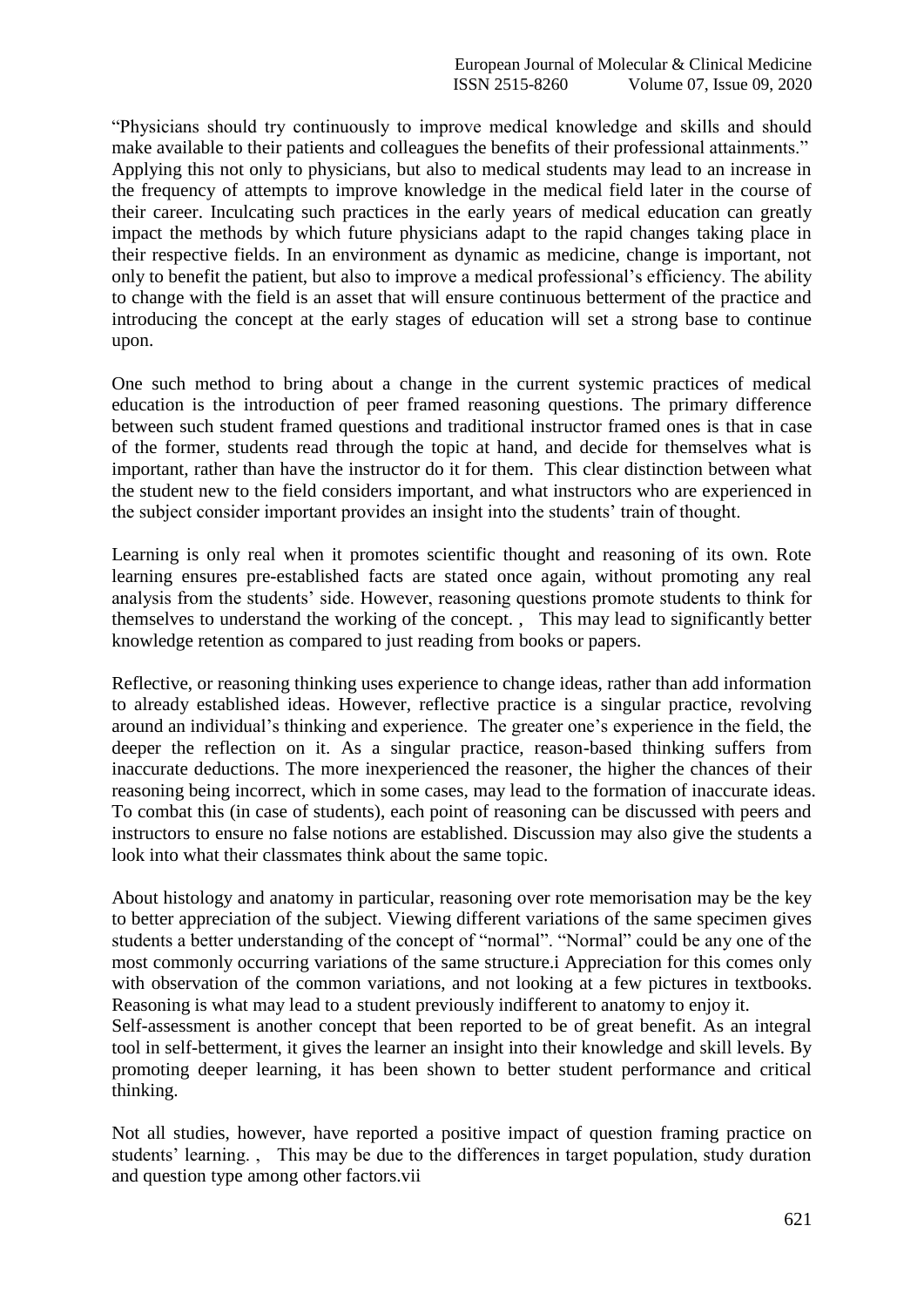From the students' perspective, on the other hand, reflective writing helps determine what they do not understand. , Among students as well, it was reported that lower performing ones found this exercise more fruitful than high performers. This can be attributed to the lower performing students taking more interest in the programme.

#### Limitations

1. As a result of the SARS-CoV-2 pandemic, histology slides could not be seen in person. Instead, they were shown over video.

2. The questions were asked online and not in person due to the above.

# **CONCLUSION**

Overall, the students found the practice of framing questions and answering them useful to study. It helped them better understand the connect between the anatomical functions of a particular structure and its physiological functions. This leads to a better clinical understanding of the subject rather than just rote memorisation and may be applied in other fields or subjects as well.

# **REFERENCES**

- [1] Sue Ann Miller, William Perrotti, Dee U. Silverthorn, Arthur F. Dalley, Kyle E. Rarey. From college to clinic: Reasoning over memorisation is key for understanding anatomy. The Anatomical Record. 2002; 69-80.
- [2] Andrew John Notebeart. Student perceptions about learning anatomy. Iowa Research Online. 2009. 9983777143702771.
- [3] Heather M., Rogo E., Howlet B. Use of questioning during lectures in a dental hygiene didactic course. Journal of Dental Education. 2011;1073-83.
- [4] Renslow Sherer, Yu Wan, Hongmei Dong, Brian Cooper, Ivy Morgan, Biwen Peng, et al. Advances in Physiology Education. 2014. 38; 330-38.
- [5] Johanna Krontiris-Litowitz. Articulating scientific reasoning improves student learning in an undergraduate anatomy and physiology course. Life Sciences Education. 2009; 265-343.
- [6] Robyn Preston, Monica Gratani, Kimberley Owens, Poornima Roche, Monika Zimanyi & Bunmi Malau-Aduli (2020) Exploring the Impact of Assessment on Medical Students 'Learning, Assessment & Evaluation in Higher Education, 45:1, 109-124.
- [7] Shakurnia A, Aslami M, Bijanzadeh M. The effect of question generation activity on students' learning and perception. J Adv Med Educ Prof. 2018;6(2):70-77.
- [8] Dianna L. Van Blerkom, Malcolm L. Van Blerkom & Sharon Bertsch (2006) Study Strategies and Generative Learning: What Works?, Journal of College Reading and Learning, 37:1, 7-18, DOI: 10.1080/10790195.2006.10850190.
- [9] Moore R. (1993). Does writing about science improve learning about science. J. Coll. Sci. Teach. 22, 212-217.
- [10] Moore R. (1994). Writing to learn biology. Let's stop neglecting the tool that works best. J. Coll. Sci. Teach. 23, 289-295.
- [11] Moon, J. Anne Brockbank and Ian McGill 1998. Facilitating Reflective Learning in Higher Education. Higher Education 39, 489–491 (2000). https://doi.org/10.1023/A:1003958717845.
- [12]HananM. Al-Kadri, Mohamed S. Al-Moamary, Habib Al-Takroni, Chris Roberts & Cees P. M. van der Vleuten (2012) Self-assessment and students' study strategies in a community of clinical practice: A qualitative study, Medical Education Online, 17:1, DOI: 10.3402/meo.v17i0.11204.